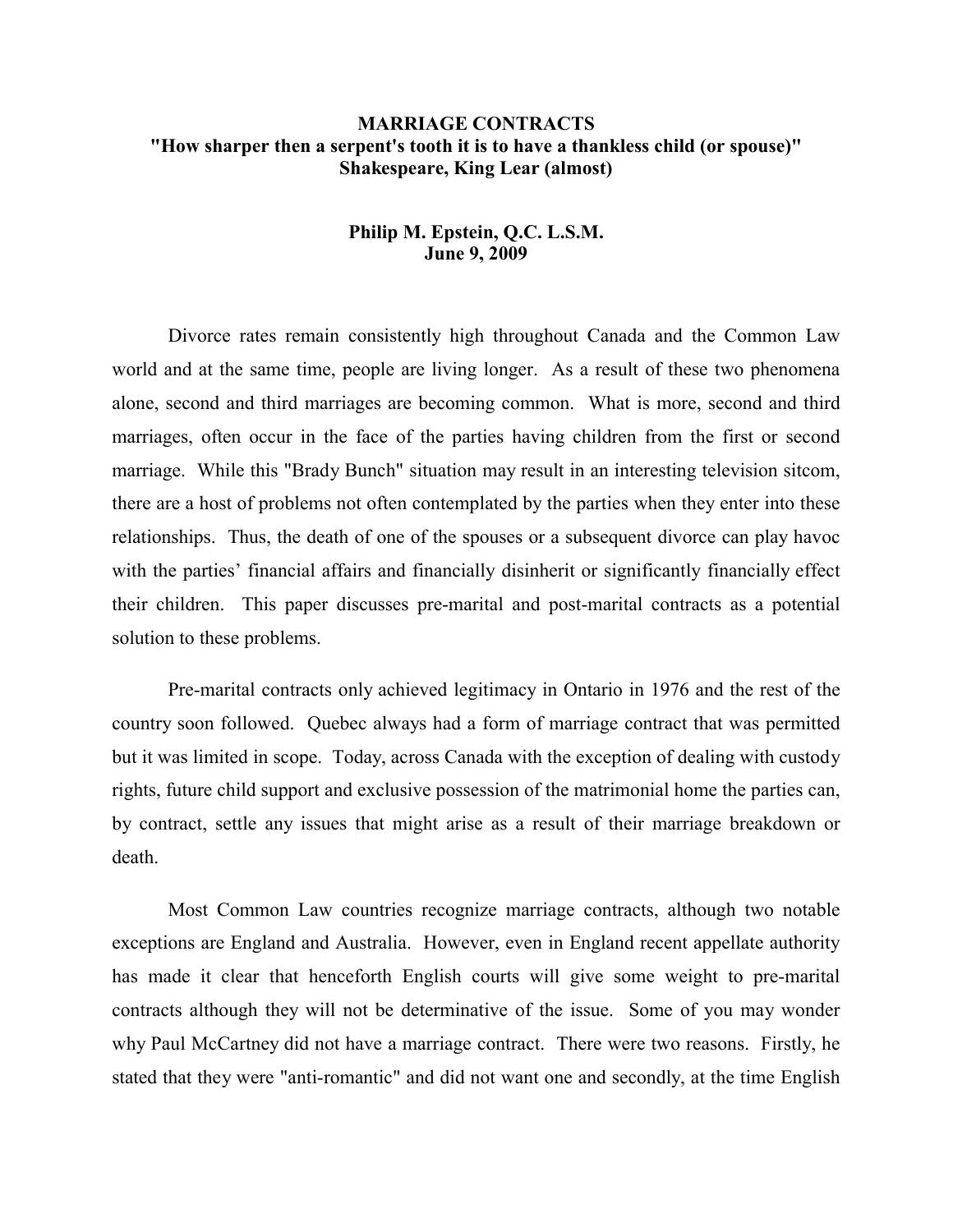courts gave them no weight at all. The romance soon died and the ₤30 million that Paul McCartney had to pay might have caused him to have yearned for the opportunity of a "do over". $1$ 

Although marriage contracts became legally valid in 1976, they did not really come into their own until 1986 when the *Family Law Act* was passed and all of the parties assets were placed on the table for equalization on the Ontario property scheme of equalizing net family property. Virtually all Common Law jurisdictions divide property in one way or the other and while all have different approaches and different methods, the ultimate result is that most of the marital property is equalized. If the property is going to be equalized, there is a concern amongst those who marry for a second time as to what will happen to their children of their first marriage. Hence, the desire to protect their assets in some way so that their children do not suffer financially as a result of the second or even third relationship.

There will also be situations in which parties, getting married for a second time, bring a marital home into the marriage. Under the Ontario *Family Law Act* the deduction for pre-marital property is lost if the pre-marital property is a matrimonial property brought into the marriage and still exists as a matrimonial home at the time of separation. This is a very common occurrence in second marriages, particularly amongst older people. Frequently, the spouse wishes to protect the property in the event the relationship breaks down and, even more importantly, to maintain the deduction for the value of the property brought into the relationship.

Quite often there is a family cottage that has sometimes been used for generations. The parties getting married a second time, if they use that cottage, convert that cottage into a matrimonial home which affords it the special protections under the *Family Law Act* and also causes the loss of the deduction normally afforded. As a result, there is often a desire to protect the family cottage and make sure it stays within the family.

<sup>1</sup> *McCartney v. Mills* (2008) E.W.H.C. (FAM) Case F006003721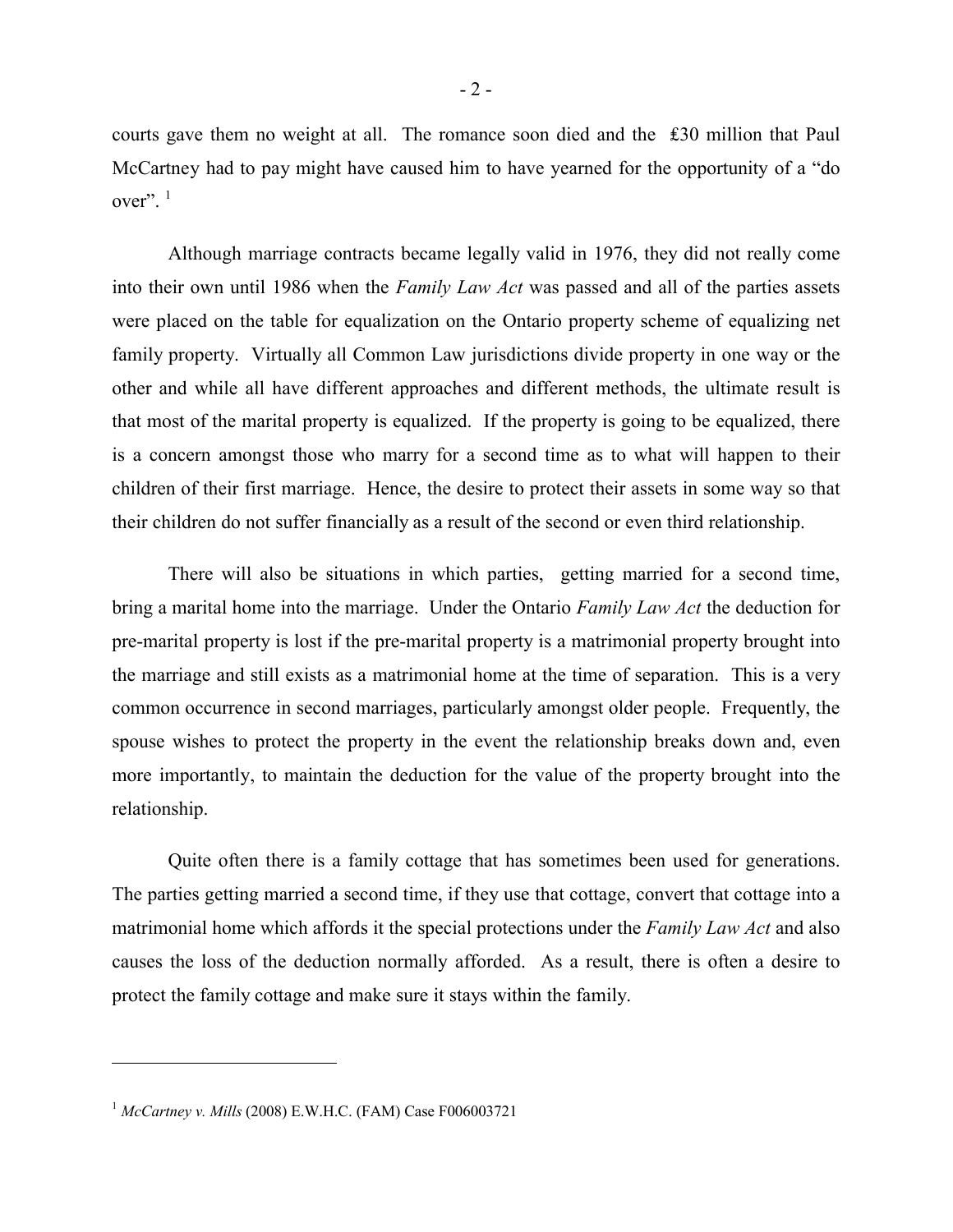If the parties marry and have children of the first marriage and then they have subsequent children, there is an issue as to whether the non-biological parent stands in the place of the parent of the child and is liable for child support in the event that the relationship breaks down or there is a death. The parties will want to know if they can protect themselves from such a claim and how they might go about it.

This is but a sampling of some of the problems that occur in second marriages and why there is a growing demand for pre-marital and post-marital contracts.

#### **The Pre-Nuptial Contract**

Unlike separation agreements which follow a definite pattern and are largely based on precedent and boiler plate, marriage contracts are individually tailored to the case at hand. They run the gambit from contracts that provide that neither party has any claim whatsoever in the event of a marriage breakdown or death (we call that the "why get married contract") to the contracts that provide detailed support provisions and property provisions and provide for every contingency arising out of divorce or death. Some contracts run seven pages and some run thirty seven pages. Some are negotiated over a few weeks and some over many months. The two most common issues dealt with in a marriage contract are property and support. We turn to each of these in turn.

### **Property**

The most common form of marriage contract is to exclude certain property from being included in the division of property under the *Family Law Act.* It may be the matrimonial home, an interest in a trust, property received from third parties such as parents or grandparents by inheritance or gift before the marriage or the business in which one of the parties is engaged. The parties are free to negotiate any property resolution, including dealing with the matrimonial home and making it an excluded asset. What the parties may not do is provide for exclusive possession of the matrimonial home. That is a bit of paternalism by the Ontario government since one might seriously question why parties ought not to be able to deal with possession of a matrimonial home, particularly in the absence of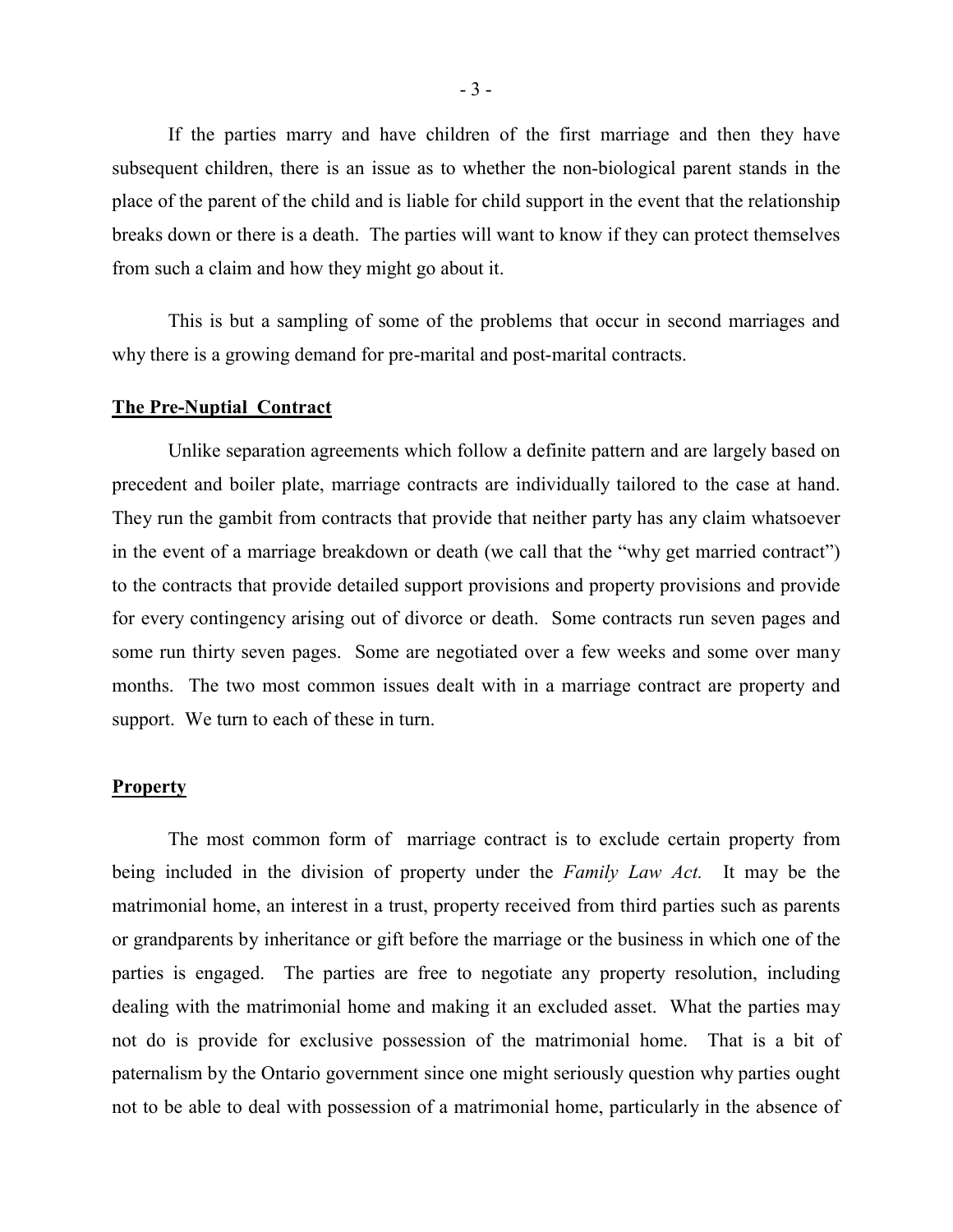children and particularly in a freely negotiated agreement. But, for the time being, one cannot deal with that issue. Everything else, however, with respect to property is on the table and may be negotiated. Counsel and the parties clearly have to understand the difference between deductions and exclusions under the *Family Law Act* and these contracts are not to

be done at the kitchen table or based on a precedent one can buy at a legal stationary store. These contracts have important and lasting effects and the parties need to consider a host of potential circumstances. What if the divorce occurs within two or three years of the marriage? What if it occurs 22 years after the marriage? What if the wife is working at the time of the marriage and has given up work at the time of separation? Not only will this impact upon support but, if all property is excluded, the wife will find herself without support and without a place to live except on a temporary basis. What will happen if one of the parties dies early on in the relationship? What happens if it is later on in the relationship? What happens if there are young children living in a home which is proposed to be excluded by the other party? If the home is to be somehow to be divided, what is the mechanism for sale? How long does the survivor get to stay in a matrimonial home before it is sold and the proceeds given to the children of the first marriage? What happens if one of the parties becomes ill or disabled? Who should have the right to make the substitute health care decisions or have a power of attorney to deal with the person's property? And on and on it goes. The lawyer is required to look into the crystal ball and think of all of the things that can go wrong since, if all goes right, they will have no need of the contract. There may not be a divorce but, ultimately, there will be death. The lawyer will have to consider all of the potential problems that could arise and how these inter-relate to the children of the first marriage and help the parties work out a solution that they both find satisfactory.

This is a difficult task. The parties are discussing these issues while they are in love and believe that this new relationship, unlike the last one, will last forever. On the other hand, one or both may have been burnt by the financial and emotional consequences of the last breakup. They do not want to experience it again and, accordingly want an inflexible and rigid contract that provides for certainty and finality if there is a marriage breakup. This is a difficult task for the lawyer, particularly when the lawyer knows it is somewhat of an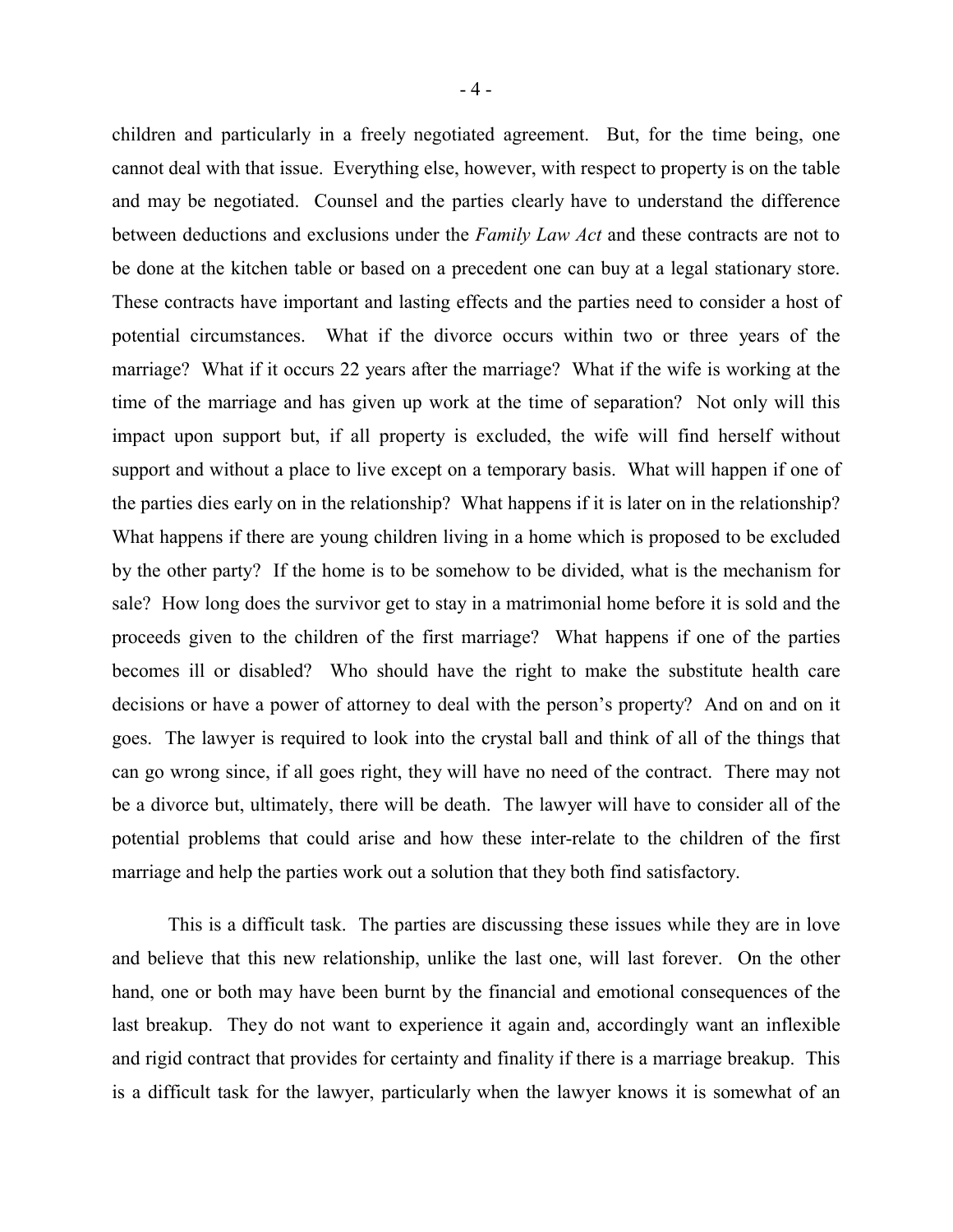industry for lawyers to attack marriage contracts when the marriage does break down and inevitably blame the lawyer who drafted the marriage contract in the first place.

If the lawyer charges a few thousand dollars for a marriage contract, which is probably high for the average contract then, the lawyer is exposing his insurance deductible and levy every time he or she drafts one of these agreements. It is another reason why lawyers face an impossible task in this arena and have an instinctive dislike of these agreements.

Frequently, the client wants to throw caution to the wind and sign anything and frequently one of the parties says "no contract, no marriage". While that does not constitute duress in law, creating a right to set aside the agreement, it does create enormous pressure on both the party being asked to sign and the lawyer who is trying to assist.

## **Support**

Frequently, husbands who have been burned in a previous break up want to ensure that if their new relationship breaks up, they will not be obliged to pay support. It may well be that at the time of the agreement the parties are both working and self-sufficient. If they separated that day, there would be no support but, if they stay together for a reasonable length of time and the wife, for whatever reason, gives up her job and is unemployed at the time of the break up and has perhaps sacrificed career choices at the request of the husband or otherwise, upholding the support provision may well render the wife financially compromised or even destitute. Hence, the Supreme Court of Canada in *Miglin <sup>2</sup>* has made it clear that an agreement that releases support may not always be effective. If the agreement was not signed in unimpeachable circumstances and if it did not meet the objectives of the *Divorce Act* at the time of execution, then it may well fail the stage one *Miglin* test and open the door for support. If there has been a change of circumstance that is so dramatic that it was beyond the contemplation of the parties at the time of separation under the stage two test

<sup>2</sup> *Miglin v. Miglin* [2003] 34 R.F.L. 5th 185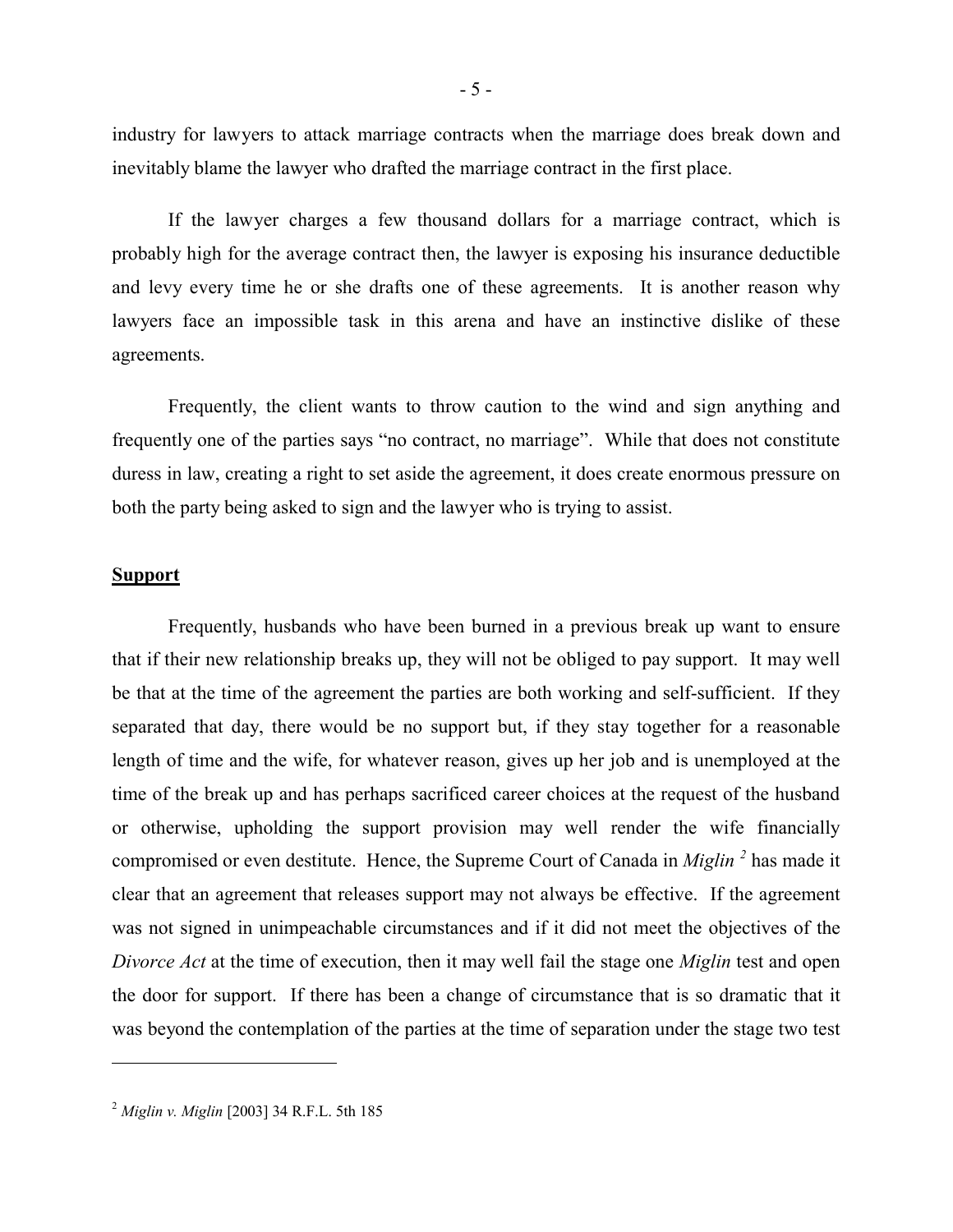of *Miglin*, the waiver of support may also be set aside. Thus, clients entering into support agreements need to understand that the further they depart from the objectives of the *Divorce Act* i.e., the more rigid and inflexible the support provisions, the more risk they run, the court will override the support provisions of the agreement. Justice Mossip, an experienced family judge, did precisely that in *Pollard v. Pollard <sup>3</sup>* . She found that the parties negotiated in unimpeachable circumstances and there was full and complete financial disclosure but, in releasing spousal support at a time when the wife could not really become self-sufficient, the agreement failed to meet the objectives of support under the *Divorce Act* and was set aside.

Simply put, there is no finality in family law with respect to support obligations. Even as recently as last week, a court refused to dismiss a spousal support claim brought by a wife 33 years after a divorce. While that does constitute some sort of record, it also makes it clear that the support door is never closed and, while agreements may be carefully drafted to try to prevent this eventuality, there still remains a narrow window of opportunity for the court to intervene if the agreement does not meet the objectives of the *Divorce Act.* Put in other words, an agreement that provides too good a deal for one of the parties, may well be set aside.

### **Financial Disclosure**

In determining whether the agreement was negotiated in unimpeachable circumstances, there are really two central issues. The first is whether one of the parties took advantage of any vulnerability of the other side. Negotiating a marriage contract with a vulnerable party is a dangerous proposition and while independent legal advice will usually overcome any vulnerabilities, it may not necessarily always do so. See for example *Rick v. Brandsema*<sup>4</sup>. Parties have to be particularly cautious in negotiating marriage contracts to ensure that the other side has full opportunity to consult a competent family lawyer and that the party is not rushed or pressured into signing an agreement. For this reason, it is unwise in

<sup>3</sup> *Pollard v. Pollard*, May 2009, Mossip J., unreported.

<sup>4</sup> *Rick v. Brandsema* [2009] S.C.C. No. 10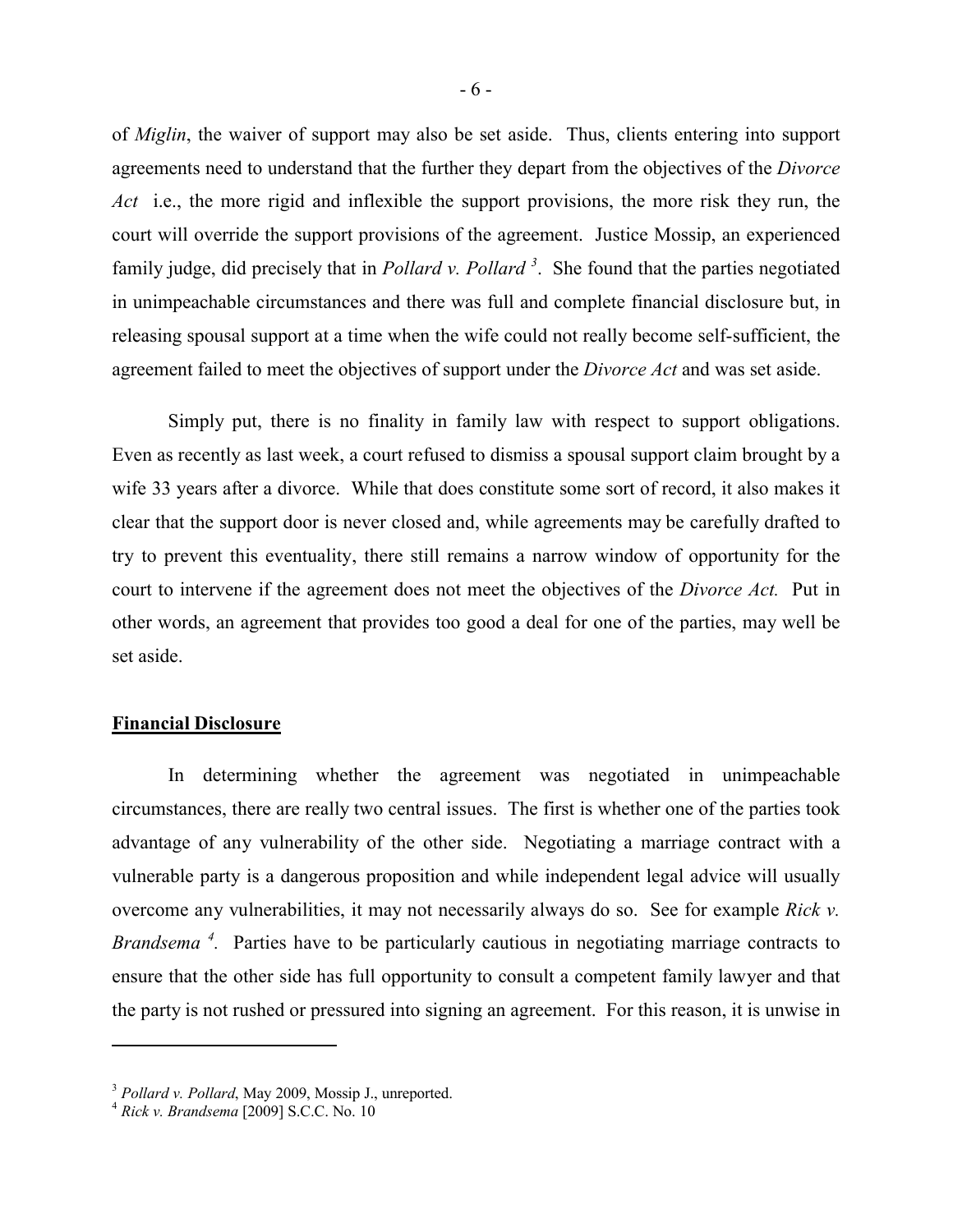the extreme to prepare marriage contracts and tender them weeks or days before the wedding. Parties thinking about a marriage contract need to do so months before the wedding and give the lawyers ample opportunity to negotiate so that no one can say that they were pressured into making concessions in the agreement. Secondly, and of fundamental importance to the validity of a marriage contract is full, complete, fair and honest financial disclosure. Financial disclosure is mandated in Ontario under s. 56(4) of the *Family Law Act* and this provision cannot be waived. While this does not mean that it is necessary for the parties to go out and get business valuations and appraisals, it does mean that the parties have to set out with a reasonable degree of specificity their income, their assets and their liabilities. The most exhaustive discussion of this theme occurs in *LeVan v. LeVan*<sup>5</sup> and is repeated in short form in *Rick v. Brandsema.* There is a remaining controversy as to whether there is an obligation to value excluded assets that are intended to be excluded in the contract as opposed to identifying them. The Court of Appeal in *LeVan* was silent on this point but the courts below have universally decreed that it is not only necessary to identify the assets but also necessary to put a value on them. That seems to make eminently good sense because what is the point of telling the other party that one holds shares or property without putting some value on it. The purpose of financial disclosure is to tell the other side what you have so that they can understand what they may well be giving up in a marriage contract. A party cannot understand what you might have as a result of a description of your assets without some value. As we said, the valuation exercise does not require expert advice but, it does require the party making the disclosure to act reasonably. The failure to do so in both *LeVan* and *Rick v. Brandsema* were fatal, both on the support and the property provisions of the contracts.

#### **The Matrimonial Home**

We have mentioned above the problems that can be created by a matrimonial home in light of the legislation. Parties to a marriage contract need to carefully address this issue,

<sup>5</sup> *LeVan v. LeVan* 2008, 51 R.F.L. (6th) 237 C.A. – Leave to appeal to S.C.C. refused, 2008, CarswellOnt 6207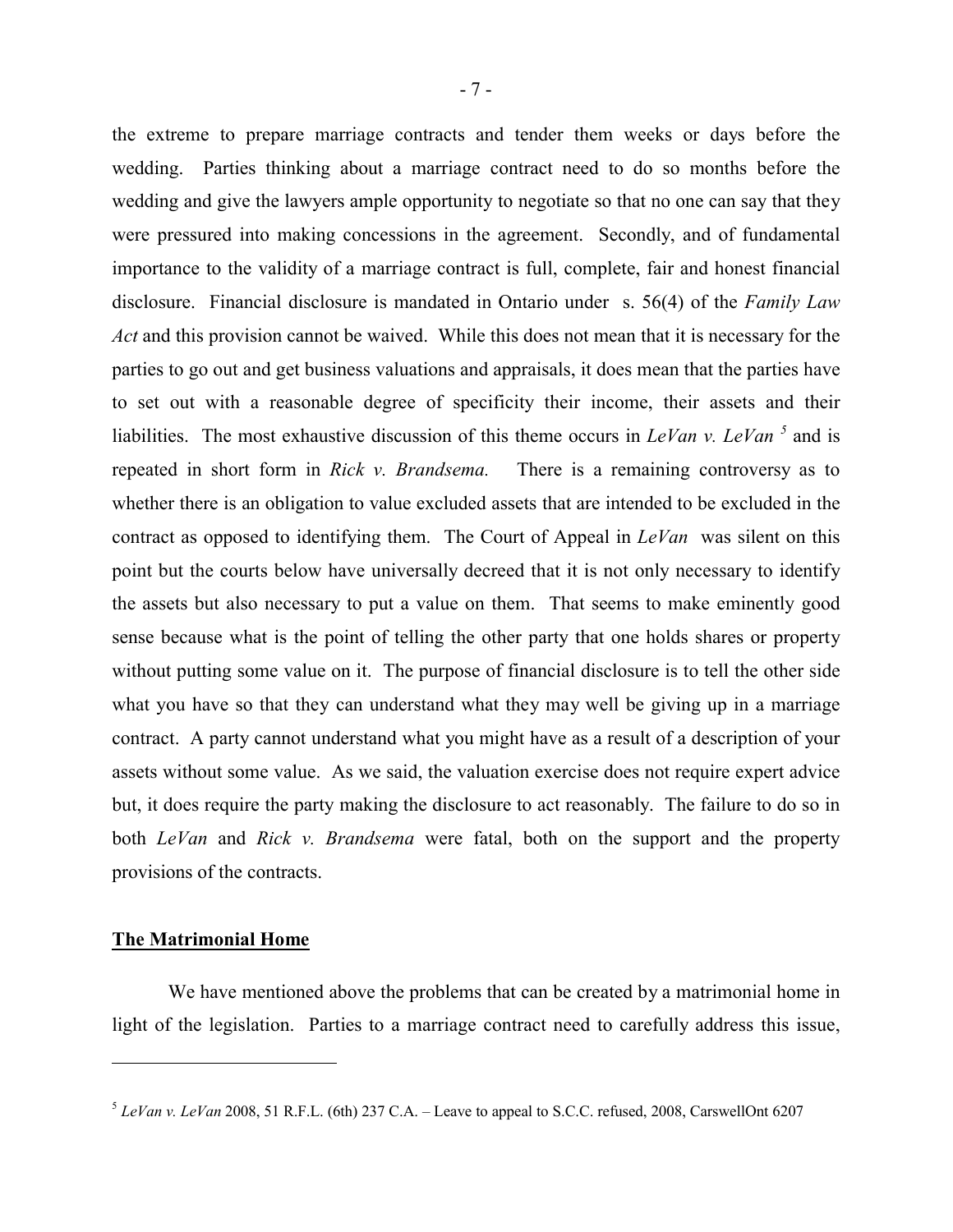particularly when there are young children who want to remain in the home and where there may be children of another relationship who want to receive the proceeds that if this second relationship breaks down. On the other hand, the non-titled spouse who lives and works on the house, wants to ensure that he or she acquires some interest in the property over time, particularly if they too are in the workforce and are contributing to the financial upkeep, mortgage and taxes on the home. Parties often agree on a formula, which gives one of the parties a percentage interest in the home for each year of the relationship. Whatever method one uses, the parties need to delineate with certainty what happens on marriage break down or death and provide for occupation rights that are appropriate as well as delineating the financial obligations to maintain the property.

# *In Loco Parentis*

It is a common occurrence that a party entering into a relationship in which the other party already has children does not want to be placed in a position where if there is a breakdown in the relationship, he or she might be liable for child support. This problem has been created by how the Child Support Guidelines have been interpreted and, in particular, by the Supreme Court of Canada case of C*hartier v. Chartier <sup>6</sup> .* It seems relatively clear that the parties cannot contract out of the obligation to support children with whom one has become *in loco parentis*. However, an agreement that sets out that the parties do not intend the other party to be *in loco parentis* may be of some minor assistance when the court has to address all of the factors that determine whether one of the parties has stood in the place of a parent. There is no effective way of solving this problem and one can only put a band-aid on it. However, even a discussion of this issue should help the parties because it will tell the parties what they must do to avoid being found in the place of a parent or, what the consequences are of being in the place of a parent, should they fall into that category.

<sup>-</sup> 8 -

<sup>6</sup> *Chartier v. Chartier*, 1999, 1 S.C.R. 242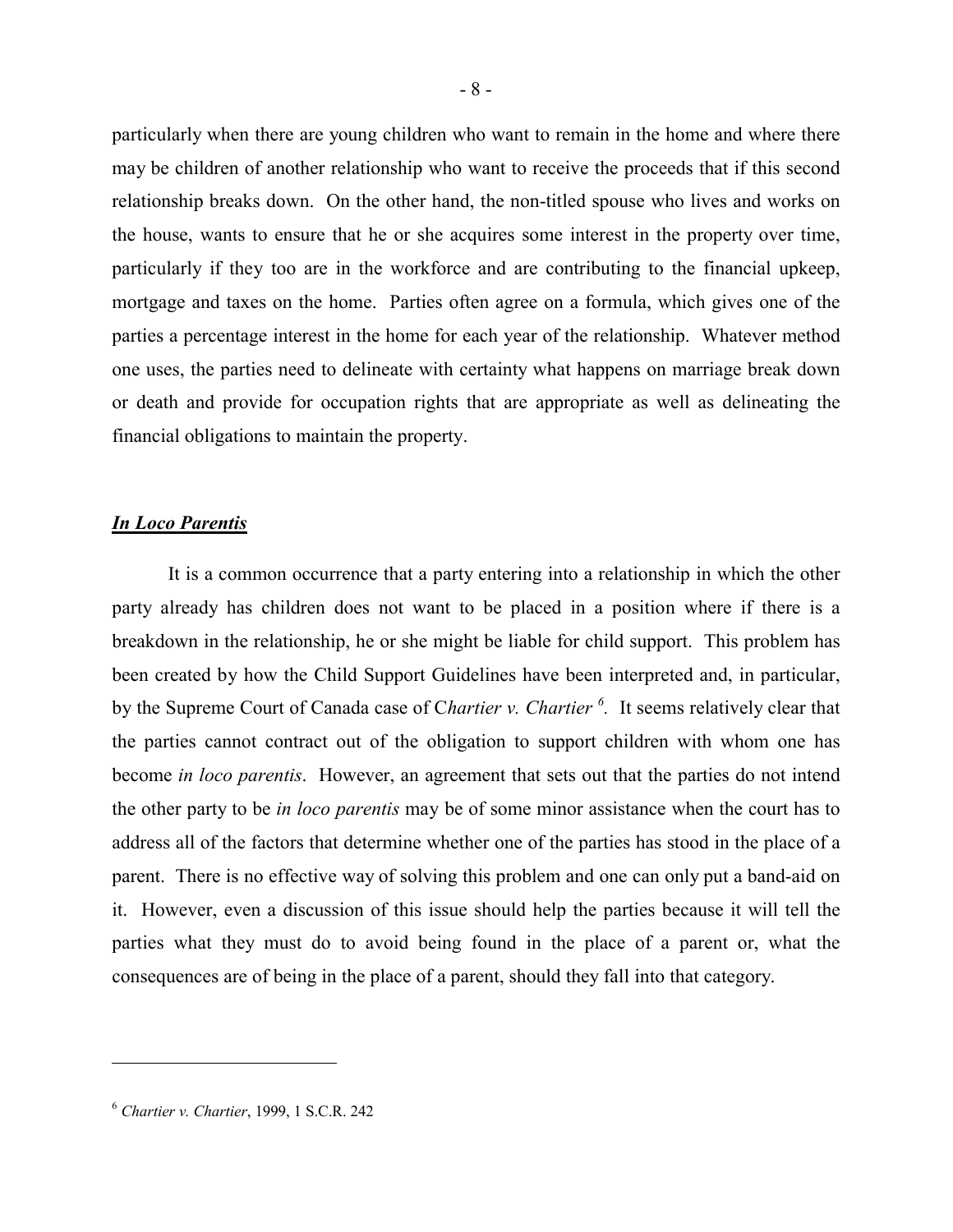# **Death**

While the parties may want to contemplate, with great specificity, what will happen upon divorce, it may well be that far different results should occur upon the death of one of the parties. After all, there is a huge difference between the unhappy breakdown of a relationship and the death of one spouse while the parties were happily married. Marriage contracts are a perfect vehicle for allowing parties to set out what will happen upon the death of the other spouse and, in many respects are more important than a Will. While a Will is an essential document for the parties to consider and sign, the *Family Law Act* overrides a Will and allows a surviving party to elect to take their equalization right under the *Family Law Act* or what they are left in a Will. Hence, the primacy of a pre-marital contract over a Will, and the necessity for the parties to consider this in the discussion of their affairs. A pre-marital contract may deal with a host of issues, including substitute decision makers, power of attorney, life insurance, possession of the home and financial arrangements. The parties should not be satisfied that their other spouse has promised to protect them in a Will and a pre-marital contract may often help avoid the nasty fight between a surviving spouse and the deceased children and other extended family, not to mention the deceased first wife.

## **Post-Marital Contracts**

There is nothing that can be done in a pre-marital contract that cannot be done in a post-marital contract. The danger with a post-marital contract is that one is never entirely sure of the motives of the parties and whether one is attempting to obtain a post-marital contract and then use it for an immediate separation. Post-marital contracts are thus negotiated perhaps a little more adversarially since there is some concern about the use to which it will be put. Nevertheless, parties who are older, remarried and have not considered doing a marriage contract and are just learning about its advantages, may wish to consider a post-marital contract simply to deal with the vexing issues that are outlined above. The public in Ontario really understands very little about the *Family Law Act*, the impact of title